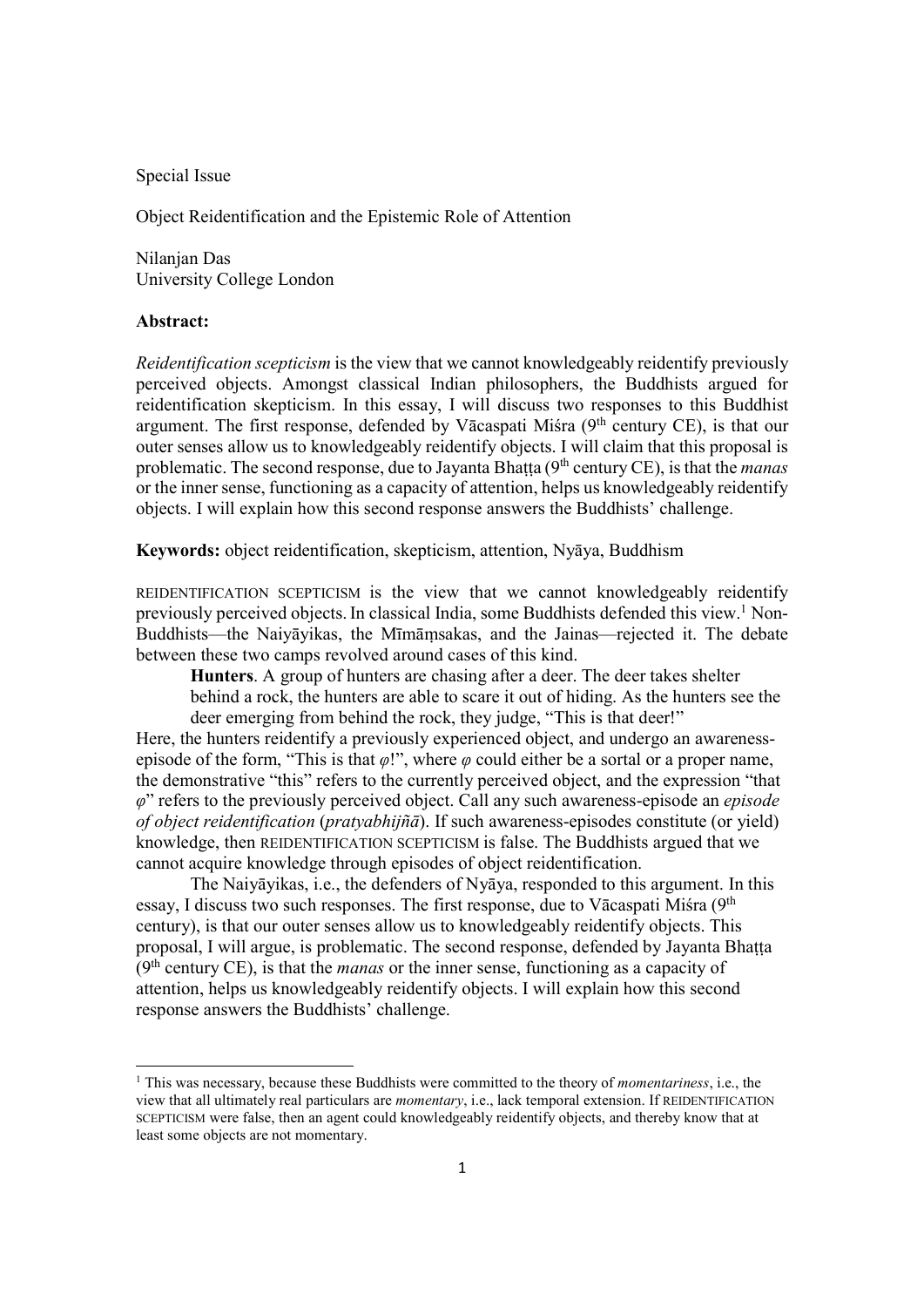# I. THE BUDDHIST ARGUMENT FOR REIDENTIFICATION SCEPTICISM

Let us begin with a precise formulation of REIDENTIFICATION SCEPTICISM.

REIDENTIFICATION SCEPTICISM. For any distinct two times t and  $t^*$ , if an agent S observes an object x at t and an object y at  $t^*$ , then S cannot know that x is identical to y.

The Buddhist argument for REIDENTIFICATION SCEPTICISM is this. Suppose, for any two distinct times t and  $t^*$ , an agent S observes an object x at t and then observes an object y at  $t^*$ .

P1. If S knows that x is identical to y, then there is a means by which S knows it.

P2. There is no means of knowing by which S could know this.

C. S does not know that x is identical to  $y$ .

P1 is common ground between the Buddhists and their opponents: they subscribe to a common epistemological framework on which any piece of knowledge is produced by a means (karaṇa), which explains how the relevant agent knows. The disagreement between the Buddhists and their opponents lies over P2: the Buddhists think P2 is true, while their opponents reject it. The Buddhists argue in this way. If P2 is false, there must be a means of knowing by which an agent could know that an object x observed at some time is identical to an object y observed at another time. What is this means of knowing? According to the Buddhists, there are only two obvious options—perception (pratyakṣa) and inference (anumāna)—but neither can explain how such knowledge arises.

## A. Option 1: Perception

In his Commentary on Epistemology (Pramāṇavārttika), the Indian Buddhist philosopher Dharmakīrti ( $7<sup>th</sup>$  century CE) presents several arguments against the claim that perception allows us to knowledgeably reidentify previously observed objects. Some of these arguments rest on theoretical presuppositions that the non-Buddhists will reject (see, e.g., Dunne, 2004, pp. 116ff), so I will focus on what I take to be the most neutral of these arguments.

Dharmakīrti says: "Unless an agent recalls that which has been experienced in the past, and ascribes its properties to that which she perceives now, she cannot undergo an awareness of the form, "This is that!" But how can that happen in a case of knowledge produced by the senses?" (Pramāṇavārttika 2.506 in Saṃkṛtyāyana, 1953, p. 453). Relying on Dharmakīrti's commentator, Prajñākaragupta, we can spell out the argument as follows.

DISTRIBUTION. If an agent is to know solely by perception that the object  $o$  is both  $F$  and  $G$ , then she must know solely by perception that  $o$  is  $F$  and she must know solely by perception that  $o$  is  $G$ .

OBJECT REIDENTIFICATION. In true episodes of object reidentification, an agent judges that the same object  $o$  is now in a certain condition  $C_{now}$ , and was previously in a certain condition C<sub>then</sub>.

PERCEPTUAL INACCESSIBILITY. An agent cannot know solely by perception that an object  $o$  was previously in a certain condition  $C_{\text{then}}$ .

CONCLUSION. Therefore, true episodes of object reidentification cannot constitute (or yield) perceptual knowledge.

Let us motivate the premises.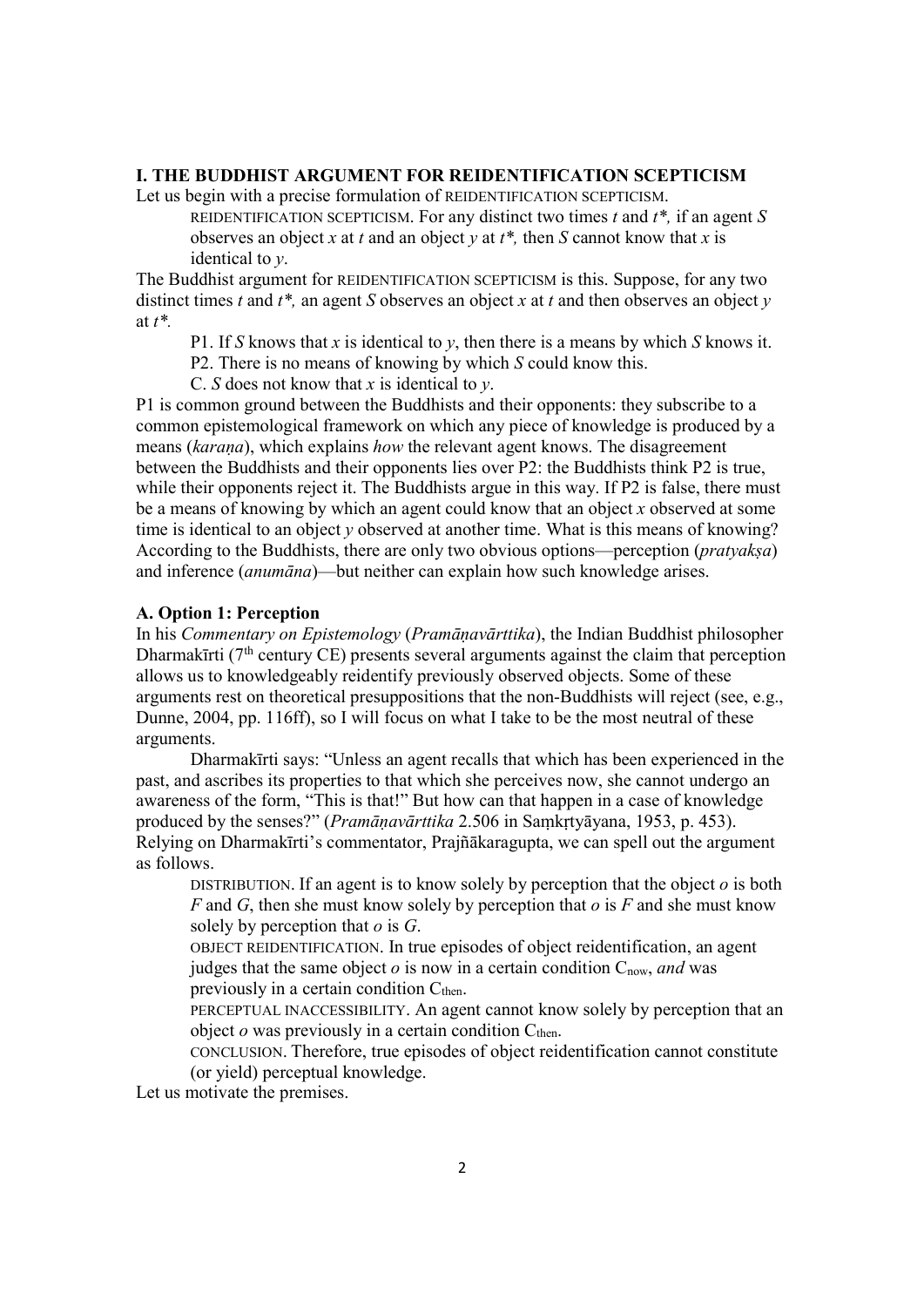The argument for OBJECT REIDENTIFICATION is not hard to reconstruct. When an agent undergoes a true episode of object reidentification of the form "This is that!" where the demonstratives "this" and "that" pick out the same object  $o$ , the object  $o$  is ascribed two properties: this-ness (idantā), which amounts to the property of existing at present before the observer, and *that-ness* (*tatta*), which roughly amounts to the property of existing at a past time perhaps at another location. Thus, in such an awareness-episode, the agent judges that the same object  $\sigma$  is now in a certain condition  $C_{now}$ , and was previously in a certain condition  $C_{\text{then}}$ .

The argument for PERCEPTUAL INACCESSIBILITY that emerges from Prajñākaragupta's commentary is this. An agent's outer sense-faculties can only be in contact with the present condition of an object; an agent cannot have perceptual knowledge of what her outer sense-faculties cannot in contact with; therefore, an agent cannot know by perception alone what the past condition of an object was.

What about DISTRIBUTION? Neither Dharmakīrti nor Prajñākaragupta are of much help here. Fortunately, Kamalaśīla (8<sup>th</sup> century CE) offers a justification for DISTRIBUTION. Most classical Indian philosophers agree that when an agent knows something, there always is a means of knowing (*pramāna*). The means of knowing is the causally most important factor (sādhakatama-kāraṇa) amongst the conditions that are causally necessary for the production of knowledge. On Kamalaśīla's view, this notion of causal importance should be fleshed out in an epistemological context in terms of the contribution that a causally necessary factor makes to the content of the relevant awareness-episode (Pañjikā on Tattvasaṃgraha v. 451 in Krishnamacharya, 1984, p.159). Now, in a true episode of object reidentification, the same object  $o$  is characterized by two properties. So, the content of such an awareness-episode can be cashed out as a conjunction between two different propositions:  $o$  is in  $C_{now}$  and  $o$  was in  $C<sub>then</sub>$ . Let us say that an awareness-episode at time t constitutes perceptual knowledge just in case perceptual interaction between one's senses and one's environment at or immediately before t serves as the causally most important factor in the production of that knowledge. Kamalaśīla's point is that the fact that  $\sigma$  was in C<sub>then</sub> was known by a previous perceptual interaction between the agent's sense-faculties and her environment, so the present perceptual interaction between the agent's sense-faculties and her environment does not make the greatest contribution to the content of the awareness. Therefore, the present perceptual interaction between the agent's sense-faculties and her environment cannot be the means of knowing when it comes to episodes of object reidentification. That is why such awareness-episodes cannot constitute (or yield) perceptual knowledge.

For Kamalaśīla, therefore, if an agent is to know by perception that the object  $\sigma$  is both F and G, the present or immediately earlier perceptual interaction between the agent's sense-faculties and her environment must be responsible for the agent's knowledge that  $o$  is F as well as her knowledge that  $o$  is G. In other words, she must perceptually know that  $\sigma$  is  $F$  and that  $\sigma$  is  $G$ . This is just what DISTRIBUTION says.

One may be tempted to reject this argument either by rejecting the epistemological framework being used here, or by rejecting the notion of causal importance that Kamalaśīla invokes. However, there is something plausible about DISTRIBUTION, which can be recovered independently of any of these assumptions. If an agent knows a proposition P solely on the basis of a mechanism S1, and a proposition Q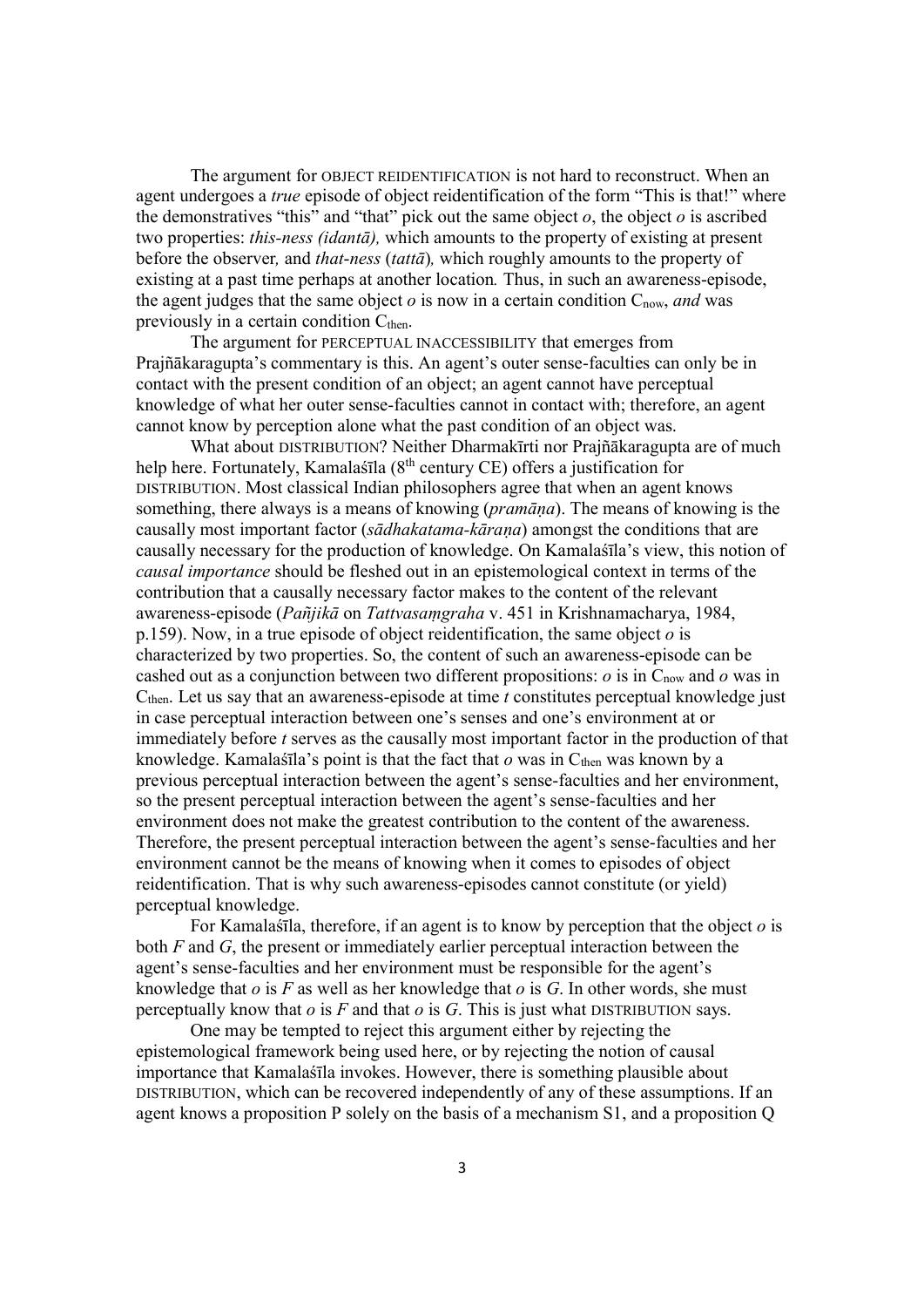solely on the basis of a mechanism S2, she cannot know P&Q on the basis of S1. For example, suppose I am told by Ann that Bob is in his office, and told by Bob that Carol is in her office, and their testimony gives me knowledge about the whereabouts of Bob and Carol. Using those bits of knowledge, I may come to know that Bob and Carol are in their offices. But I do not gain knowledge on the basis of Ann's testimony or Bob's testimony alone. The intuitive rationale for DISTRIBUTION seems to be that if P is known due to the epistemic labour of one information-gathering mechanism, and Q is known on the basis of epistemic labour of another information-gathering mechanism, attributing the knowledge of P&Q to just one mechanism seems like a mistake: it blurs the division of epistemic labour between those mechanisms. Thus, DISTRIBUTION does strike me as prima facie plausible.

Together, DISTRIBUTION, OBJECT REIDENTIFICATION, and PERCEPTUAL INACCESSIBILITY get us the conclusion that episodes of object reidentification cannot constitute (or yield) perceptual knowledge.

# B. Option 2: Inference

-

Let us now address the question of whether we can know by inference that an object  $x$ observed earlier is identical to an object y observed later. Some Nyāya philosophers think we can.<sup>2</sup> Uddyotakara (6<sup>th</sup> century CE) is one of them (*Nyāyavārttika* on *Nyāya-sūtra* 3.1.14, in Tarkatīrtha and Tarkatīrtha, 1984, pp. 845-6).<sup>3</sup> He endorses:

SAMENESS. For any two times  $t$ ,  $t^*$ , an agent's awareness of an object x observed at t and her awareness of an object y observed at  $t^*$  are about the same object if (i) there is no potential rebutting evidence (bādhaka-pramāna) against the claim that  $x$  is identical to  $y$ , and (ii) the two awareness-episodes are describable with the same linguistic expression.

Suppose I have seen Una wearing a jumper yesterday, and now I see her wearing a similar jumper. Suppose I also know that I have undergone two perceptual awarenessepisodes, each of which is describable as an awareness-episode about Una's jumper. Moreover, I know that Una does not have two perceptually indistinguishable jumpers, that no has switched her jumper with a perceptually indistinguishable but actually distinct jumper, and so on. This might put me in a position to know that there is no potential rebutting evidence against treating the jumper I see now as identical to the jumper I saw yesterday. Using SAMENESS, then, I can learn by inference that the jumper I see now is the same as the one I saw yesterday.

<sup>&</sup>lt;sup>2</sup> Not all arguments that purport to refute the Buddhist theory of momentariness are capable of refuting REIDENTIFICATION SCEPTICISM. Vātsyāyana and Uddyotakara offer somewhat plausible arguments against momentariness (see Nyāyabhāṣya and Nyāyavārttika on Nyāya-sūtra 3.2.12-4 in Tarkatīrtha and Tarkatīrtha, 1984, pp. 826-46; for a possible Buddhist response, see NM Ch. 7 in Varadācārya, 1983, pp. 315-6). Even if these arguments are successful, they cannot refute REIDENTIFICATION SCEPTICISM. In Hunters, for instance, in order to know by inference that the deer observed earlier is identical to the one observed later, the hunters have to rule out the possibility that there were not two perceptually indistinguishable, but actually distinct, deer behind the rock. Such sceptical possibilities, insofar as they are compatible with the persistence of the deer observed earlier, cannot be ruled out solely using arguments against the Buddhist theory of momentariness.

<sup>&</sup>lt;sup>3</sup> Others include Bhāvivikta, whom Śāntarakṣita discusses (Tattvasamgraha vv. 462-5 and 468-70 in Krishnamacharya, 1984, pp. 162-4). I do not discuss Bhāvivikta's arguments here because the sceptical challenge that applies to Uddyotakara is effective against those arguments.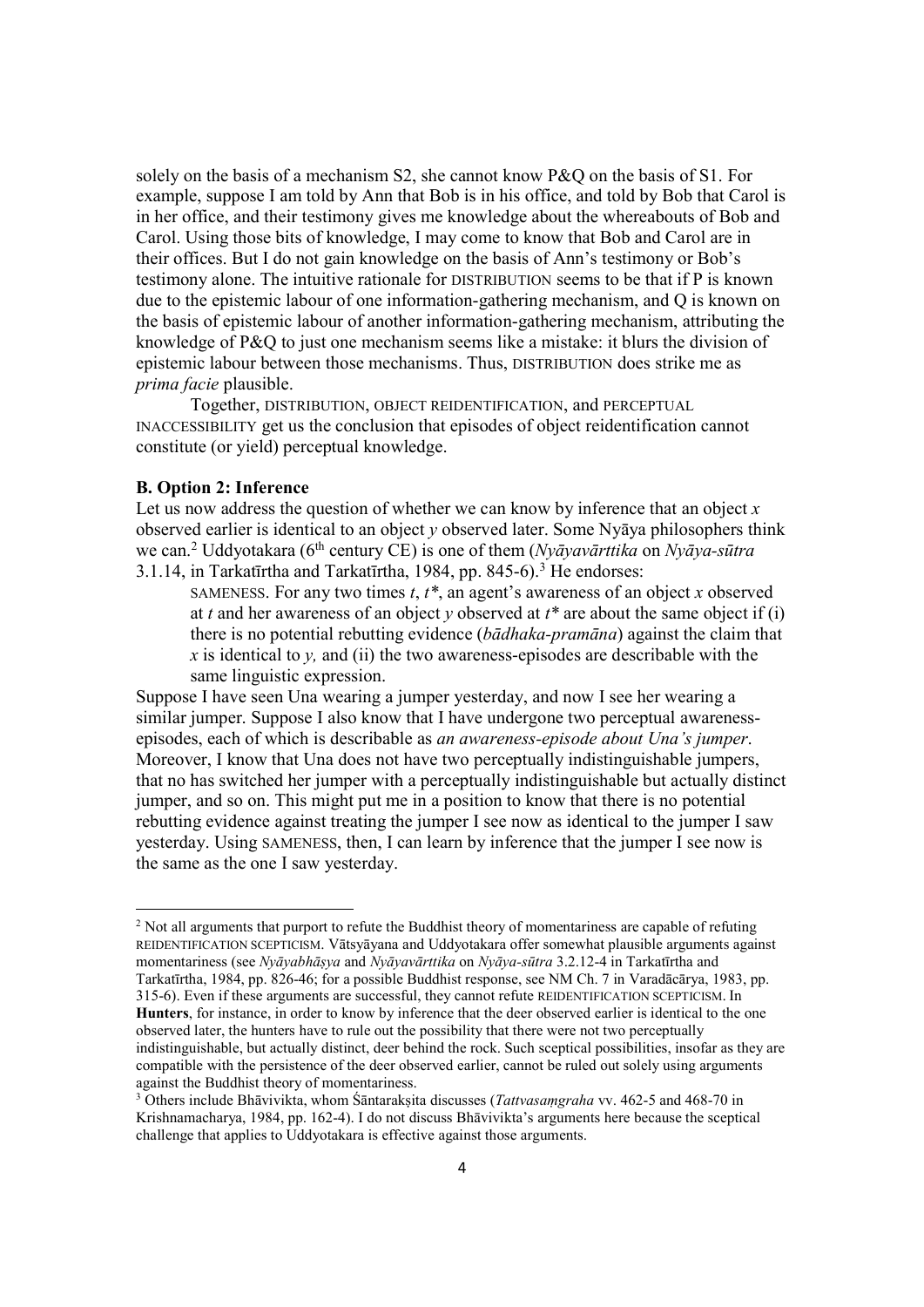The Buddhist philosopher, Śāntarakṣita  $(8<sup>th</sup>$  century CE) responds to this proposal. He starts with the observation that it is sometimes possible to describe awarenessepisodes about two distinct objects, e.g., the flames of a lamp at two successive moments, with the same linguistic expression, namely, "an awareness of the flame of the lamp" (Tattvasaṃgraha vv. 471-2 in Krishnamacharya, 1984, p.165). It may also be the case that there is no potential rebutting evidence against treating the two flames observed at different times as the same object. But, clearly, they are distinct. So, SAMENESS is false.

Here, the Naiyāyika can offer an obvious reply: there is indeed some counterevidence against the claim that the flame of a lamp at one time is identical to its flame at another time; for the flames vary in sizes across time. Santaraksita anticipates this response: he insists that that similar counterevidence is also available in relation to any episode of object reidentification (ibid, vv. 473-5 in Krishnamacharya, 1984, p.165). Suppose we accept a causal theory of intentionality on which an agent can be aware of an object  $o$  only if  $o$  causes the relevant awareness-episode. This means that if two awareness-episodes, occurring at different times, are directed the same object  $o$ , then there is a causal condition—namely the object  $o$  itself—which is causally necessary for both these awareness-episodes. But, on the Buddhist view, if two awareness-episodes  $eI$ and  $e^2$  occur at different times, then there is no condition  $c$  which is causally necessary for both e1 and e2 (for an argument, see Kamalaśīla's Pañjikā on Tattvasaṃgraha vv. 473-4 in Krishnamacharya, 1984, p.165). This yields the conclusion that if two awareness-episodes occur at different times, they cannot be directed at the same object. This argument, if sound, should rebut the claim that an object observed later is identical to an object observed earlier.

In response, the Naiyāyikas can reject the claim that two non-simultaneous awareness-episodes cannot have a common cause. But there remains a further sceptical worry that Uddyotakara's proposal faces. As Dharmakīrti notes (though perhaps not in response to Uddyotakara), we often erroneously judge two objects to be the same: we mistake regrown hair for hair that has been cut, and mistake one ball shown by a magician for another perceptually indistinguishable ball. In such cases, we sometimes later gain rebutting evidence that reveals our mistake *(Pramānavārttika* 3.504cd-505 in Saṃkṛtyāyana, 1953, p. 453). If Uddyotakara is correct, then, in Hunters, the episode of object reidentification can constitute (or yield) knowledge only if the hunters antecedently know that there is no potential rebutting evidence of this kind. But this requirement seems too demanding; for the hunters may not have enough background empirical knowledge to eliminate the possibility of future rebutting evidence. This seems true about most cases of object reidentification: typically, we do not reidentify objects on the basis of any empirical knowledge that rules out the possibility of potential rebutting evidence! Thus, an inference like the one that Uddyotakara mentions cannot explain how most episodes of object reidentification constitute (or yield) knowledge.

Let us sum up. So far, we have been discussing a Buddhist argument for REIDENTIFICATION SCEPTICISM: namely, that neither perception nor inference can help us knowledgeably reidentify objects. In the next two sections, I sketch two responses from Naiyāyikas to this argument.

### II. THE PERCEPTUAL MODEL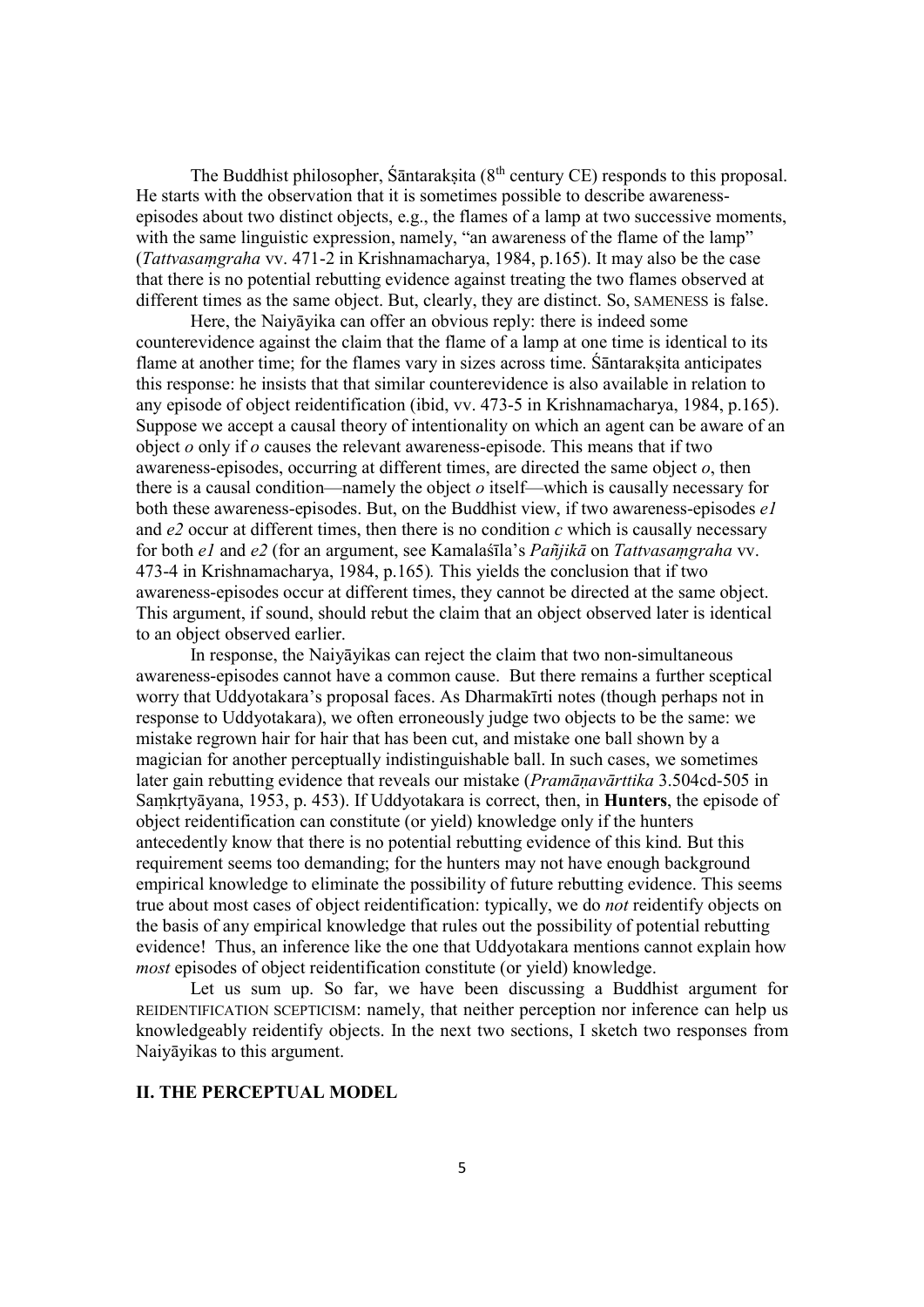In response to the Buddhist argument for REIDENTIFICATION SCEPTICISM, Vācaspati Miśra defends the view that an agent can gain perceptual knowledge through episodes of object reidentification. The Buddhists rejected this view by appealing to PERCEPTUAL INACCESSIBILITY, i.e., the assumption that an agent cannot know by perception alone that an object was previously in a certain condition. For the Buddhists, since an agent's outer senses can only be in contact with the present condition of an object, an agent cannot know by perception alone that an object was previously in a certain condition. Vācaspati rejects this assumption: he thinks that an agent can indeed perceive the past condition of an object and therefore can know by perception that it was in that condition (Tatparyatika on Nyāyasūtra, henceforth NS, 1.1.4 in Tarkatīrtha and Tarkatīrtha, 1984, pp. 118-9). On this view, in order to be perceived, the past condition of an object does not have to be in contact with the outer senses; it just has to appear as part of the content of a perceptual awareness-episode produced by the outer senses.

Vācaspati's positive proposal is this. For Vācaspati, memory plays an important role in any case of epistemic perception, i.e., any case where an agent perceives an object  $o$  as F. In such cases, the agent first undergoes a *non-epistemic perception* of an object  $o$ , where she does not perceive the object  $o$  as anything. But then she notices some feature of the object. That triggers a memory of previously experienced objects of a similar kind, all of which perhaps share the property of  $F$ -hood. The memory of these instances of  $F$ hood, then, allows the agent to perceive the object  $\rho$  as F. According to Vācaspati, a similar story could be told about cases of object reidentification. In Hunters, when the hunters see the deer emerge from behind the rock, they at first do not see it as the deer they saw before. But then some features of the deer trigger a memory of the past condition in which they encountered the deer. This might make the hunters integrate a part of the content of this memory—namely, the deer's past condition  $C_{\text{then}}$ —with the content of their current perceptual awareness—namely, the deer as characterized by its present condition  $C_{\text{now}}$ —and undergo an awareness of the deer as something that is currently in  $C_{now}$  but was previously in  $C_{then}$ .

This conception of perceptual awareness suffers from a number of problems. First of all, Vācaspati seems to overstate the analogy between ordinary cases of epistemic perception and cases of object reidentification. He seems to think that memory plays the same epistemic role in the two kinds of cases, but that is not obvious. In ordinary cases of epistemic perception where I gain perceptual knowledge, memory helps me make explicit in perceptual awareness certain properties that are already instantiated in my environment. In cases of object reidentification, it does not just help me do so, but it also supplies a new property—i.e., the property of previously being in the past condition  $C<sub>then</sub>$ —which is then ascribed to an object I encounter in my environment. So, there is an epistemically significant difference between these two kinds of cases.

On a related note, Vācaspati's proposal requires us to give up a plausiblesounding principle that the Buddhist presupposes:

PERCEPTUAL CONTACT REQUIREMENT. If an agent is to know at a time  $t$  solely by perception that an object  $o$  is  $F$ , then at  $t$  (or immediately before  $t$ ) the agent's outer sense-faculties must be in contact with the object  $o$  and its property of  $F$ hood, both of which must be present in her environment.

In ordinary cases of epistemic perception, this requirement may indeed be satisfied. For example, if I come to know that a banana is crescent-shaped by perceiving that banana as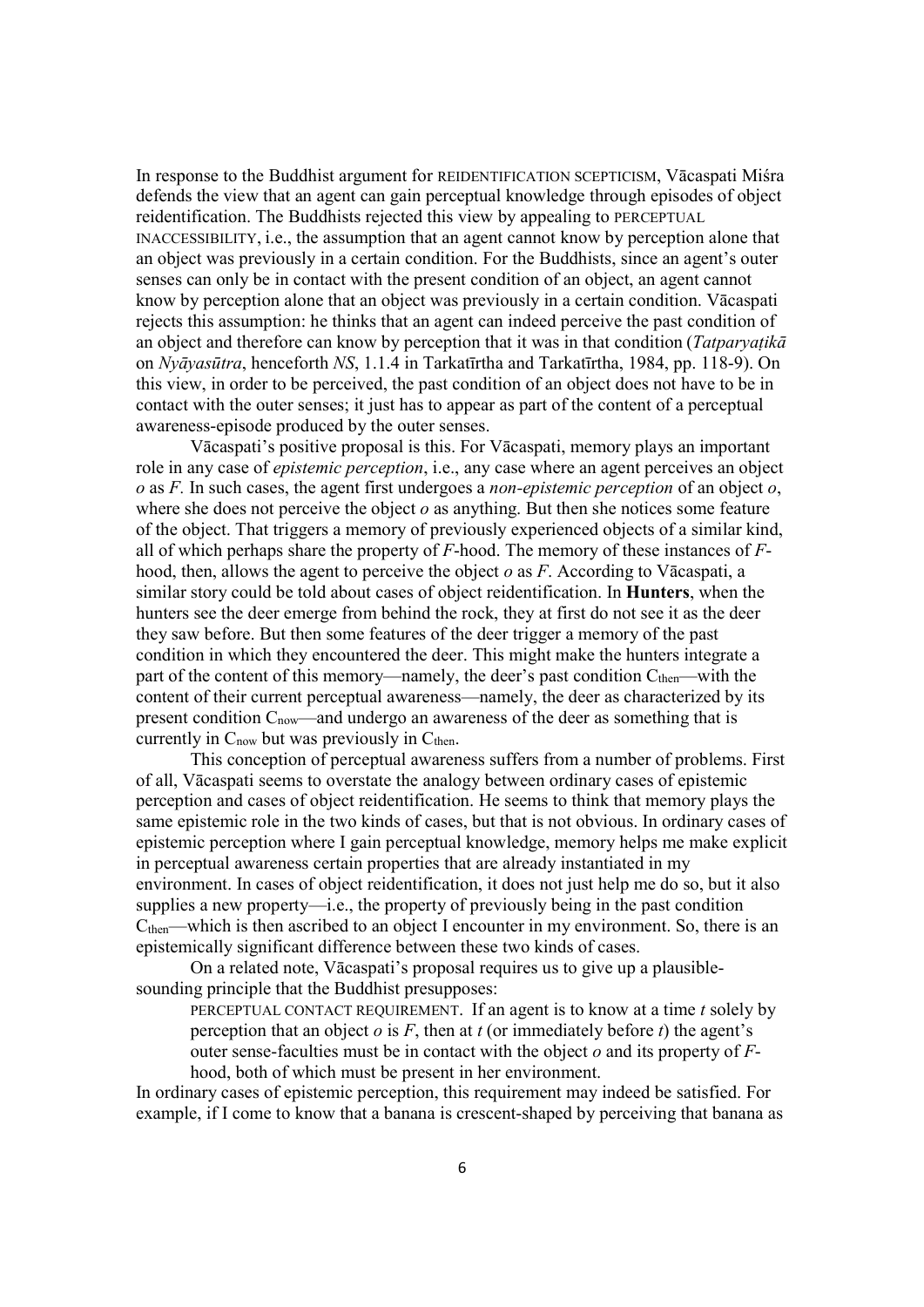crescent-shaped, the shape of the banana is something that my outer sense-faculties, e.g., vision, can be in perceptual contact with. By contrast, if in an episode of object reidentification I come to know that the same object is now in condition C<sub>now</sub> but was previously in  $C_{\text{then}}$ , there is no plausible story on which the property of previously being in C<sub>then</sub> is something that my outer sense-faculties can be in contact with; for that condition might involve properties that the object no longer has. So, the PERCEPTUAL CONTACT REQUIREMENT will fail here.

The third problem with Vācaspati's picture is this. It entails that perceptual awareness produced by a certain sense-faculty is not really insulated from inputs of other sense-faculties, or, for that matter, from the influence of the agent's background cognitive states, e.g., by the bits of information contained in her memory. This, arguably, makes room for a form of cognitive penetrability of perception (Macpherson, 2012; Stokes 2013; Shea, 2014; Silins, 2016). The challenge for the Naiyāyika here is to spell out what kinds of background information states can influence perceptual awareness in this way. If the view is completely unconstrained, the Naiyāyika may indeed be led to somewhat bizarre consequences. For example, some Naiyāyikas are willing to say that an agent may come to know that a bunch of flowers are fragrant by seeing them as fragrant. This is because such Naiyāyikas think that it is possible for any memory trace or recollective awareness-episode to influence the content of perceptual awareness. Pre-theoretically, however, it is not obvious that we should classify the relevant awareness-episodes as cases of seeing at all. But it is at least equally—if not more—plausible that, in these cases, the agent is making a judgement on the basis of visual information and information made available to her by memory. Thus, even if she gains some knowledge on the basis of such a judgement, that knowledge will not be purely perceptual.

#### III. THE ATTENTIONAL MODEL

In response to Buddhist arguments for REIDENTIFICATION SCEPTICISM, Jayanta Bhaṭṭa lays down two distinct proposals. The first closely resembles Vācaspati's perceptual model of object reidentification. On this account, episodes of object reidentification can constitute (or yield) the kind of perceptual knowledge that the outer senses produce. On the second proposal, episodes of object reidentification constitute (or yield) perceptual knowledge, but this knowledge is produced by the inner sense or the manas and not by the outer senses. Since, within the theoretical framework that Jayanta presupposes, the manas functions as a capacity for attention, I will call this view the attentional model.

#### A. The Manas as a Capacity for Attention

Jayanta borrows his conception of the *manas* from Vātsyāyana, the  $4<sup>th</sup>$  century commentator on the Aphorisms of Nyāya (Nyāya-sūtra). Vātsyāyana posits the manas in order to explain three phenomena (see Watson (forthcoming) for a nice discussion of the first two roles of the manas; for discussions of the Nyāya-Vaiśeṣika theory of the manas more generally, see Chakrabarti 1999; Chakrabarti, 2005; Ganeri, 2012, ch. 13, 2018, ch. 7).

1. The manas explains why an agent is not simultaneously bombarded with information from all five outer senses (Nyāyabhāsya, henceforth NB, on NS 3.1.17 in Tarkatīrtha and Tarkatīrtha, 1984, pp. 738-9). At any moment, our sense-faculties are exposed to a range of distal stimuli; however, not all these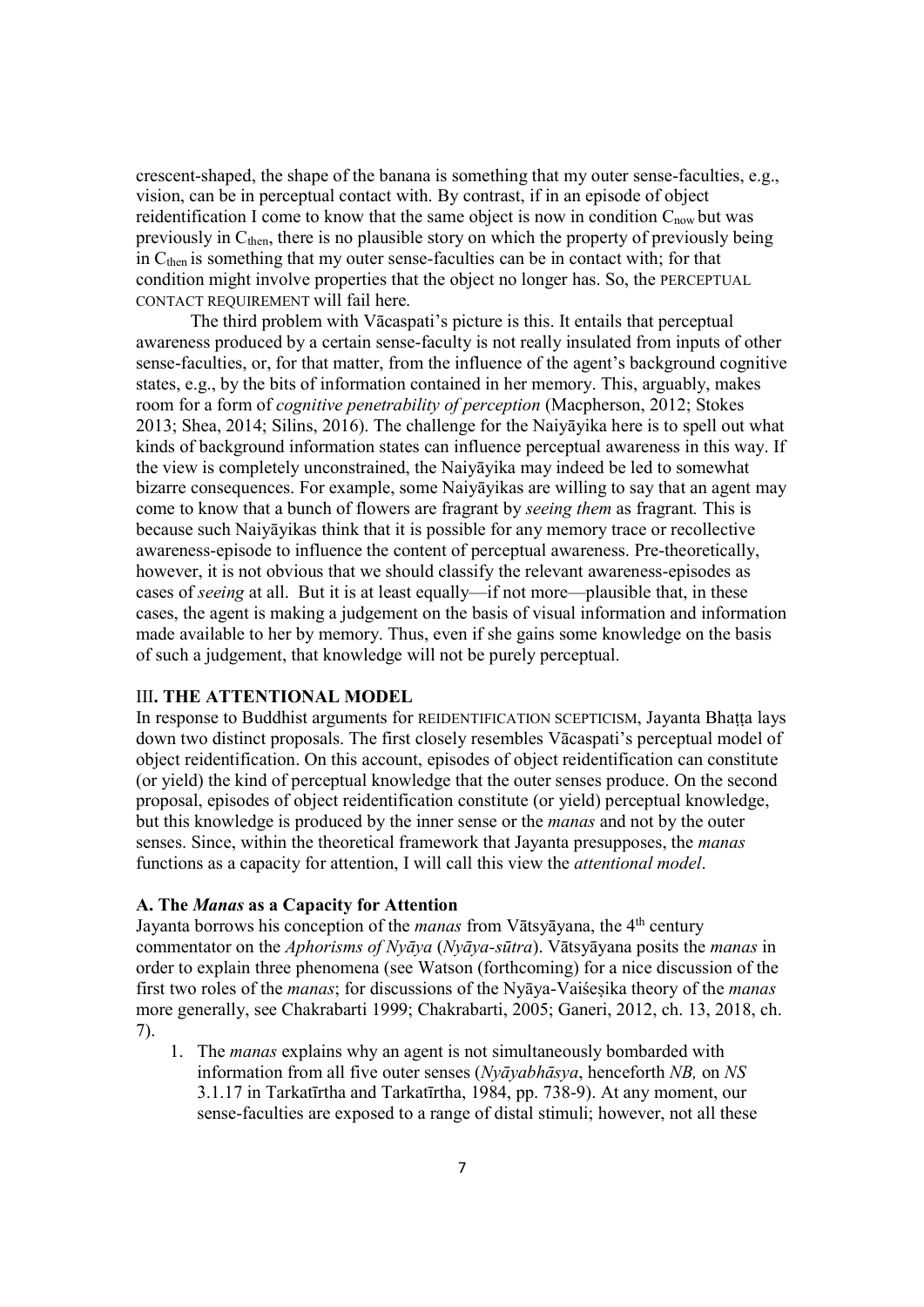stimuli are things that we become perceptually aware of. The manas provides an explanation of this fact: since it allows the self to connect with only one sensefaculty at a time, it restricts the range of particulars and properties that an agent can perceptually attend to and become aware of. Thus, the manas serves as an information bottleneck (Broadbent,1958; Mole, 2013, Section 2; Wu, 2014, ch. 6).

- 2. The manas also explains how an agent becomes aware of her mental occurrences, e.g., her pleasures, pains, desires, and aversions (NB on NS 3.1.17 in Tarkatīrtha and Tarkatīrtha, 1984, pp. 738-9). Since the Nyāya-Vaiśeṣika theorists do not take mental occurrences to be self-intimating, the only epistemically direct method by which an agent can become aware of her own mental occurrences is through introspection. For the Nyāya-Vaiśesika theorists, it is the manas that produces such introspective awareness-episodes by acting as an internal monitoring mechanism.
- 3. The manas also explains the apparent phenomenal unity of consciousness, i.e., the fact that we ordinarily take ourselves to be undergoing several experiences at the same time (Spence, 2014; Ganeri, 2018, ch. 7). By serially but swiftly attending to the objects in contact with the different senses, the manas creates the illusion that we are undergoing many different experiences simultaneously (NB on NS 3.2.57-8 in Tarkatīrtha and Tarkatīrtha, 1984, pp. 897-8).

In the first and third cases, the manas functions as a capacity for serial, perceptual attention, i.e., a capacity for serially attending to objects connected to the agent's senses. In the second case, it functions as a capacity for introspective attention, i.e., a capacity for attending to objects or events within the agent, and not outside in the world (Sosa, 2003; Chalmers, 2003; Goldman, 2004; Wu, 2014, ch. 8). For Vātsyāyana, the manas, as a capacity of attention, has no proprietary domain of objects. On the one hand, it is complicit in the production of our perception of external objects. On the other hand, it produces introspective awareness of internal occurrences. Thus, the manas is not domainspecific like the outer senses, which are only capable of grasping a narrow range of particulars and properties. It can be directed at any object (sarvavisaya) (NB on NS 1.1.9 in Tarkatīrtha and Tarkatīrtha, 1984, p. 182).

 In The Blossoms of Reason (Nyāyamañjarī, henceforth NM), Jayanta endorses this conception of the manas (NM Ch. 8 in Varadācārya, 1983, p. 408-11). However, he goes on to suggest that the task of the *manas* as a capacity for attention is not merely to selectively attend to this or that object connected to our senses, or to attend to our internal goings-on. It also performs the task of bringing to bear upon current perceptual inputs information that the agent already possesses. Here is the story. Jayanta thinks that all awareness-episodes whose contents partly depend on memory can be attributed to the manas. The reason for this is that information retrieval from memory itself requires the intervention of the *manas* as a capacity of attention (Ibid., pp.  $410-411$ ).<sup>4</sup> In typical cases of inferential and testimonial awareness, the agent gets some information on the basis of her perceptual experience, but then she arrives at a new awareness-episode using some

-

<sup>&</sup>lt;sup>4</sup> For a precedent, see Vātsyāyana's portrayal of the manas as an instrument of reflective awareness (matisādhana) (NB on NS 3.1.16-7, in Tarkatīrtha and Tarkatīrtha, 1984, pp. 737-8). In his commentary on these passages, Vācaspati glosses reflective awareness as recollective awareness, inferential awareness, etc. (smṛty-anumānādi-jñāna) (ibid., p. 737).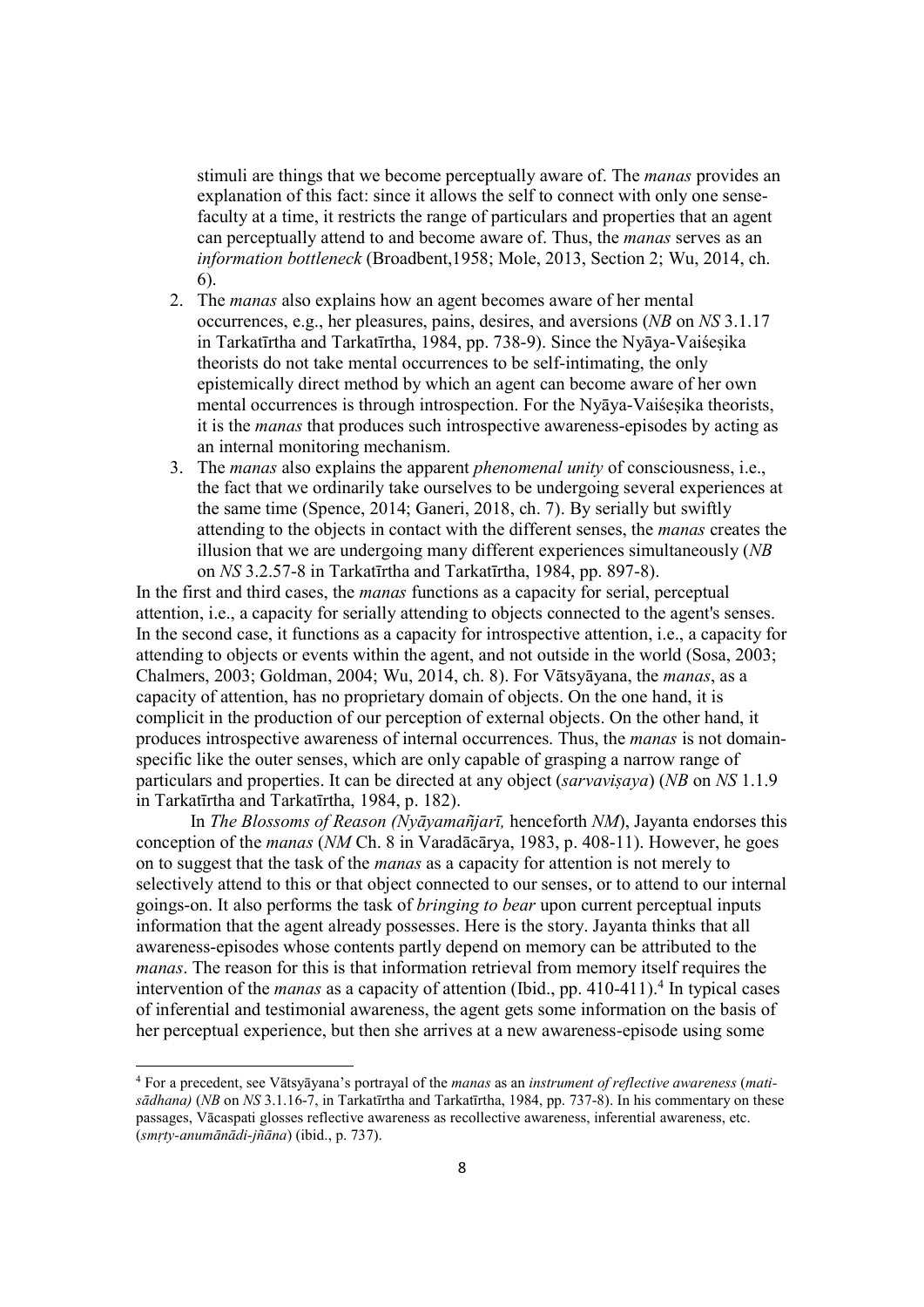information that she already possesses. In the case of inference, for instance, the agent may first observe smoke on the hill, and then recall that wherever there is smoke there is fire; on the basis of those two pieces of information, she may infer the presence of fire on the hill. In the case of testimonial awareness, the agent may first hear someone say a sentence, and then recall the meanings of the words in the sentence. This, in turn, might enable her to combine the meanings of those words in the right order, and thereby understand the meaning of the sentence. In each case, however, the agent first receives some perceptual input, and then brings some information she already possesses to bear on that perceptual input. Thus, Jayanta takes the manas to be causally essential to episodes of cognitive processing where an agent exploits information stored in her memory for the purposes of drawing out the significance of perceptual information.<sup>5</sup>

#### B. Integration

-

In light of this picture, Jayanta ascribes to the manas the function of producing integrative awareness-episodes, i.e., awareness-episodes that combine the deliverances of current perceptual experience with the contents of memory. Here are three examples.

 The first kind of awareness is numerical cognition (NM Ch. 6 in Varadācārya, 1983, p. 162; for a different treatment of a similar case, see NM Ch. 7 in Varadācārya, 1983, p. 332). Jayanta considers a scenario where an agent is watching another person, Devadatta, eat mangoes. As Devadatta finishes eating his hundredth mango, the agent judges, "Devadatta has eaten those hundred mangoes!" Suppose the relevant awarenessepisode is a case of knowledge. On the one hand, it cannot be a case of perceptual knowledge. Jayanta's reasoning seems to be this. Here, the definite description "those hundred mangoes" picks out a collection of mangoes, none of which exist anymore. So, they cannot be detected by the agent's outer sense-faculties. Hence, this awarenessepisode cannot constitute (or yield) the kind of perceptual knowledge that the outer senses yield. On the other hand, it cannot also be a case of recollective awareness. On the account of memory accepted by Jayanta and other Naiyāyikas, memory cannot provide the agent with any new information; it only transmits information that the agent has acquired from some independent source. However, in this case, when the agent judges that Devadatta has eaten those hundred mangoes, she seems to gain some new information that she did not possess before. Jayanta's solution to this problem is to say that it is the manas that generates this kind of numerical cognition. First, with the help of the manas, the agent recalls the previous occasions on which Devadatta ate a mango. Then, by combining these deliverances of memory with the inputs of perception, the manas helps the agent track how many fruits Devadatta has eaten so far. This gives rise to the judgment that he has eaten a hundred mangoes.

 $5$  Jayanta suggests that other kinds of epistemically indirect awareness-episodes, such as doubt (samsaya) and supposition (tarka), may only sometimes be produced by the manas (NM Ch. 8 in Varadācārya, 1983, p. 411), thereby implying that such awareness-episodes could be produced by the outer senses (perhaps with some help from the agent's memory). However, since perceptual doubt or supposition do not constitute knowledge, I do not take this claim to be incompatible with Jayanta's considered view on these matters: namely, that the perceptual awareness-episodes, when influenced by memory, do not yield knowledge; they have the same status as instances of perceptual illusion, e.g., a case where the agent sees a rope as a snake, because her recollective awareness of snake-hood penetrates her perceptual awareness of the rope. Thanks to Alex Watson for raising this point.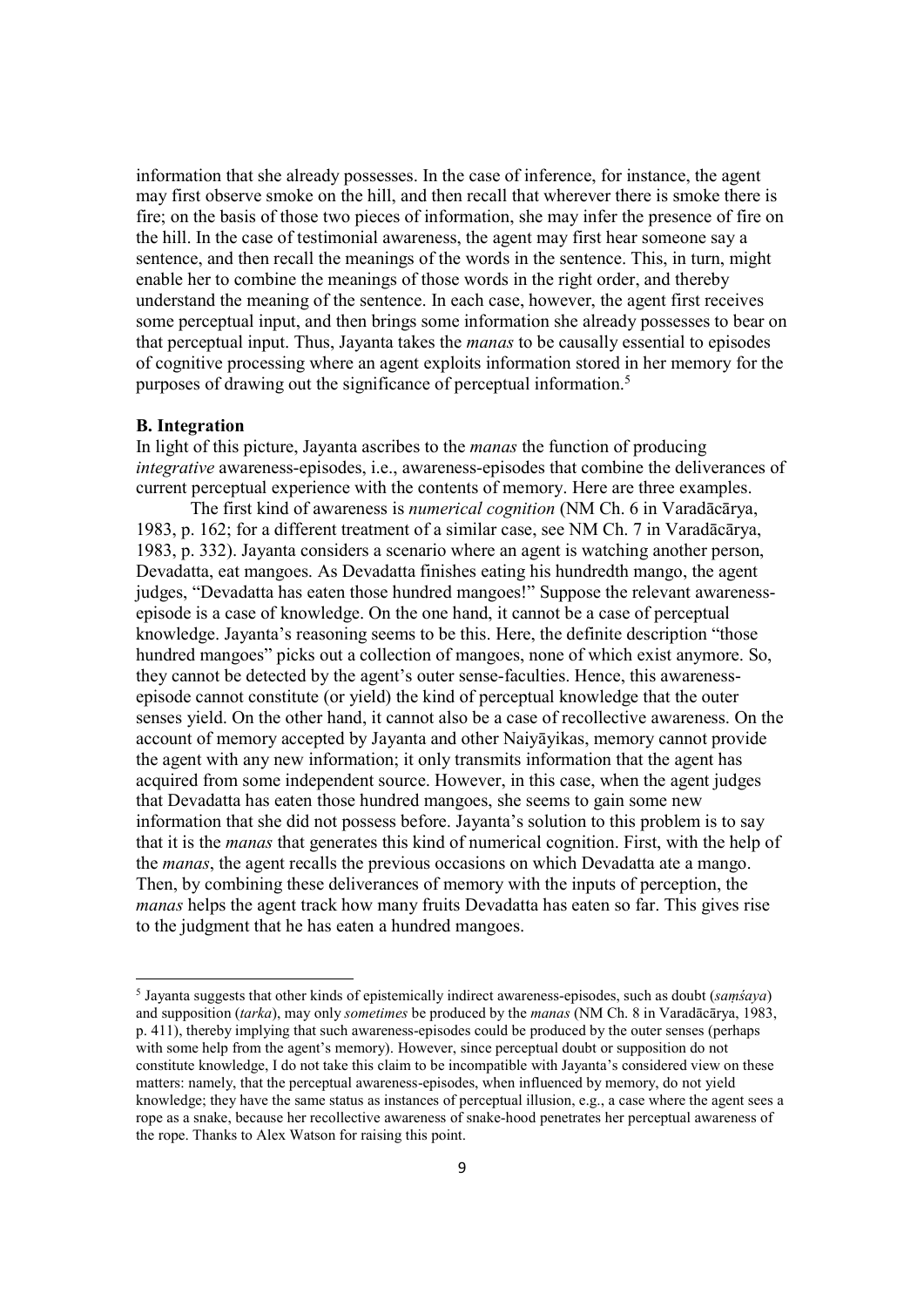Jayanta's second example is similar: it involves the awareness of words (NM Ch. 6 in Varadācārya, 1983, pp. 162-3 and pp. 200-201). In their debates with the grammarians, the Mīmāṃsakas and the Naiyāyikas are called upon to explain how an awareness of a unitary referring expression is possible on the basis of hearing a sequence of phonemes. The standard reply is that the auditory perception of the last phoneme, reinforced by the recollection of the previous phonemes, results in the awareness that some referring expression has been uttered. But this does not take us very far. If the recollective awareness of the previous phonemes follows the auditory perception of the final phoneme, then the Naiyāyikas and the Mīmāṃsakas need to explain how the phonemes are arranged in the right order, so as to generate an awareness of the right referring expression. Why do we not follow the order in which the relevant awarenessepisodes arise and place the last phoneme first in the sequence of phonemes? The challenge cannot be avoided simply by positing a joint recollection of all the phonemes at once. Even then, the problem of order will persist. Jayanta's solution to this problem is to say that the manas takes as input the auditory perception of the last phoneme and the recollective awareness-episodes of the previous phonemes, and arranges them in the right order, so as to give rise to an integrative awareness of a referring expression (NM Ch. 6 in Varadācārya, 1983, pp. 162-3). Presumably, the idea here is that the manas as a capacity of attention keeps track of the order in which the phonemes were uttered, and uses that information to generate the relevant integrative awareness-episode.

Jayanta's third example is somewhat different: a kind of *amodal awareness* that integrates information provided by various sense-modalities (NM Ch. 7 in Varadācārya, 1983, p. 334). An agent, for instance, might see some jasmine blossoms at a distance, and undergo an awareness-episode of the form, "Those flowers are fragrant." Jayanta is unwilling to accept this position. According to him, since it is impossible for an agent to visually perceive the fragrance in the flowers, the awareness-episode—though perhaps dependent on an antecedent visual awareness-episode—cannot in itself be a visual awareness-episode. Moreover, Jayanta also does not think that the judgement in question is produced by inference, where one reasons from the premise that jasmine blossoms are typically fragrant to the conclusion that these flowers are also fragrant. Once again, Jayanta appeals to the *manas* as a capacity of attention to explain how this integration of the deliverances of perception with the deliverances of memory takes place. At first, the agent perceptually recognizes the relevant flowers as jasmine blossoms. This, in turn, triggers a recollection of previous occasions on which the agent has smelled the characteristic fragrance that jasmine blossoms have. Finally, the *manas*—which has access not only to the deliverances of the agent's visual system but also to the deliverances of memory—gives rise to a unitary awareness-episode, "Those flowers are fragrant.''

### C. Back to Object Reidentification

For Jayanta, episodes of object reidentification should be treated as integrative awareness-episodes, i.e., awareness-episodes that combine the deliverances of current perceptual experience with the contents of memory.

Earlier, Vātsyāyana defended a similar account of object reidentification: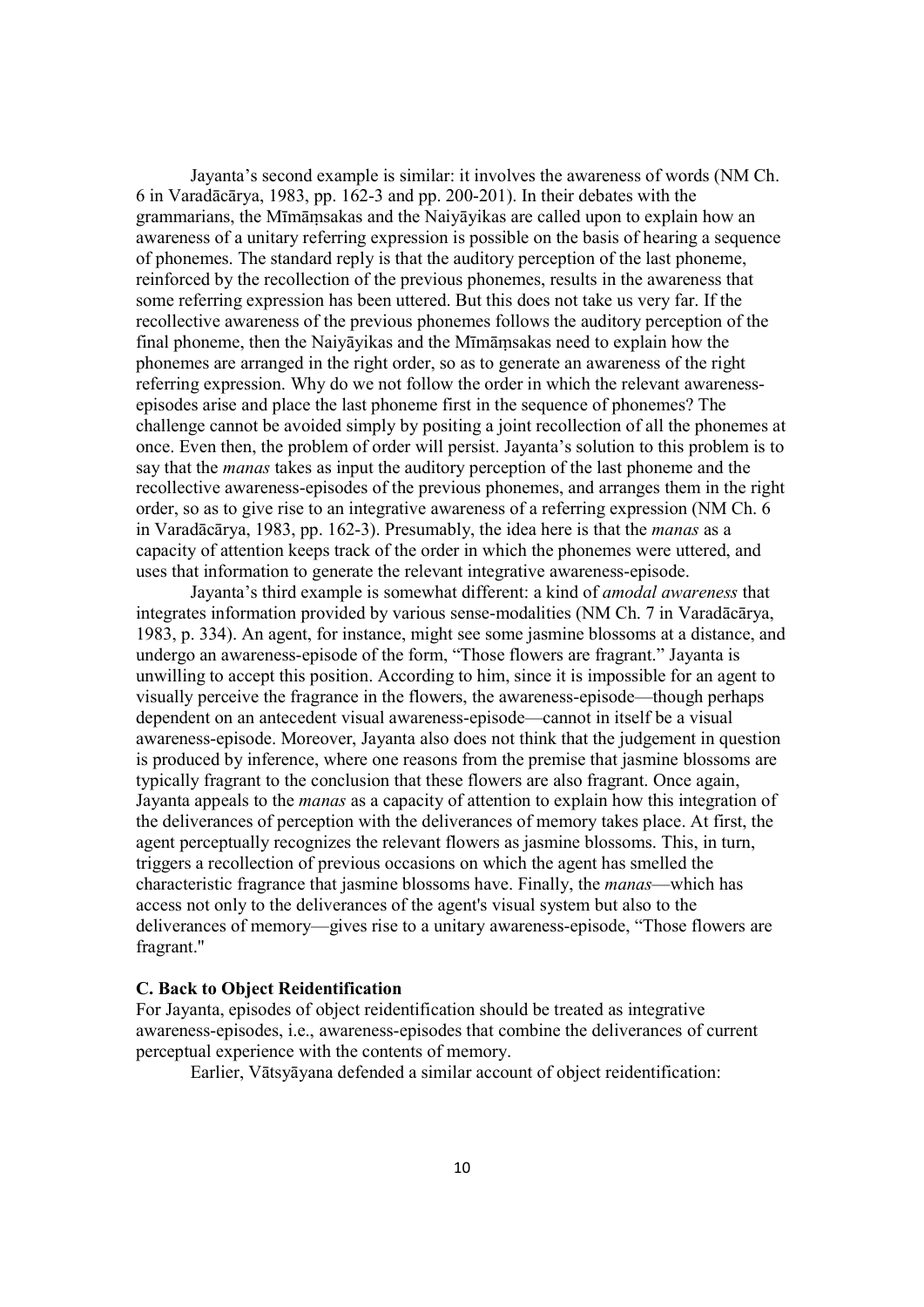An episode of object reidentification is an awareness-episode that integrates a temporally prior awareness-episode and a temporally posterior awareness-episode with respect to the same object: "I am now seeing that very object which I had seen earlier; this indeed is that thing." For instance, such an awareness-episode might arise in a scenario where an agent, who having seen an object with his left eye, reidentifies it with his other eye, and undergoes an awareness-episode of the form, "I am now seeing that very object which I saw." (NB on NS 3.1.7 in Tarkatīrtha and Tarkatīrtha, 1984, pp. 726-7)

On this view, an episode of object reidentification integrates two distinct awarenessepisodes—a perceptual awareness-episode that happened at a past temporal instant  $t\hat{l}$  and a perceptual awareness-episode that is taking place now at  $t2$ —with respect to the same object. What does that mean? Vātsyāyana describes a scenario where an agent first sees an object with his left eye, and a little later sees it again with his right eye. When she sees the object again, she recalls her previous experience. This could give rise to two distinct awareness-episodes: "I am now seeing that very object which I saw" and "This indeed is that thing." Both these awareness-episodes are episodes of object-reidentification; for, in each case, the agent takes the object of a current awareness-episode to be identical to the object of a past awareness-episode. It is in this sense that episodes of object reidentification integrate two distinct awareness-episodes, belonging to two different times, with respect to the same object.

Since Jayanta accepts the view that episodes of object reidentification are integrative awareness-episodes, it is only natural for him to think that episodes of object reidentification are produced by the manas. He says:

Alternatively, let us take episodes of object reidentification to be awarenessepisodes that are produced by the *manas* and are directed at objects qualified by past awareness-episodes, just as we would treat an awareness-episode that ascribes fragrance to jasmine blossoms [that the relevant agent merely sees but does not smell]. (NM Ch. 7 in Varadācārya, 1983, p. 334)

The idea is explained as follows:

When one merely sees jasmine blossoms [and does not smell them], one cannot become aware, by means of one's outer senses, of the fragrance present in those flowers; for such fragrance cannot be detected by vision. Thus, in such a scenario, one may undergo an awareness-episode produced by the manas of the form, "Those flowers are fragrant." Analogously, in an episode of object reidentification, an object, e.g., a pillar, is qualified by a previous [perceptual] awareness-episode. This qualifier is something that one was aware of in the past. Therefore, episodes of object-reidentification must also be produced by the manas. (Ibid.)

Under this account, episodes of object reidentification are those awareness-episodes whereby an agent (correctly or incorrectly) identifies an object as something that was perceived before; it is in that sense that the agent's previous perceptual awareness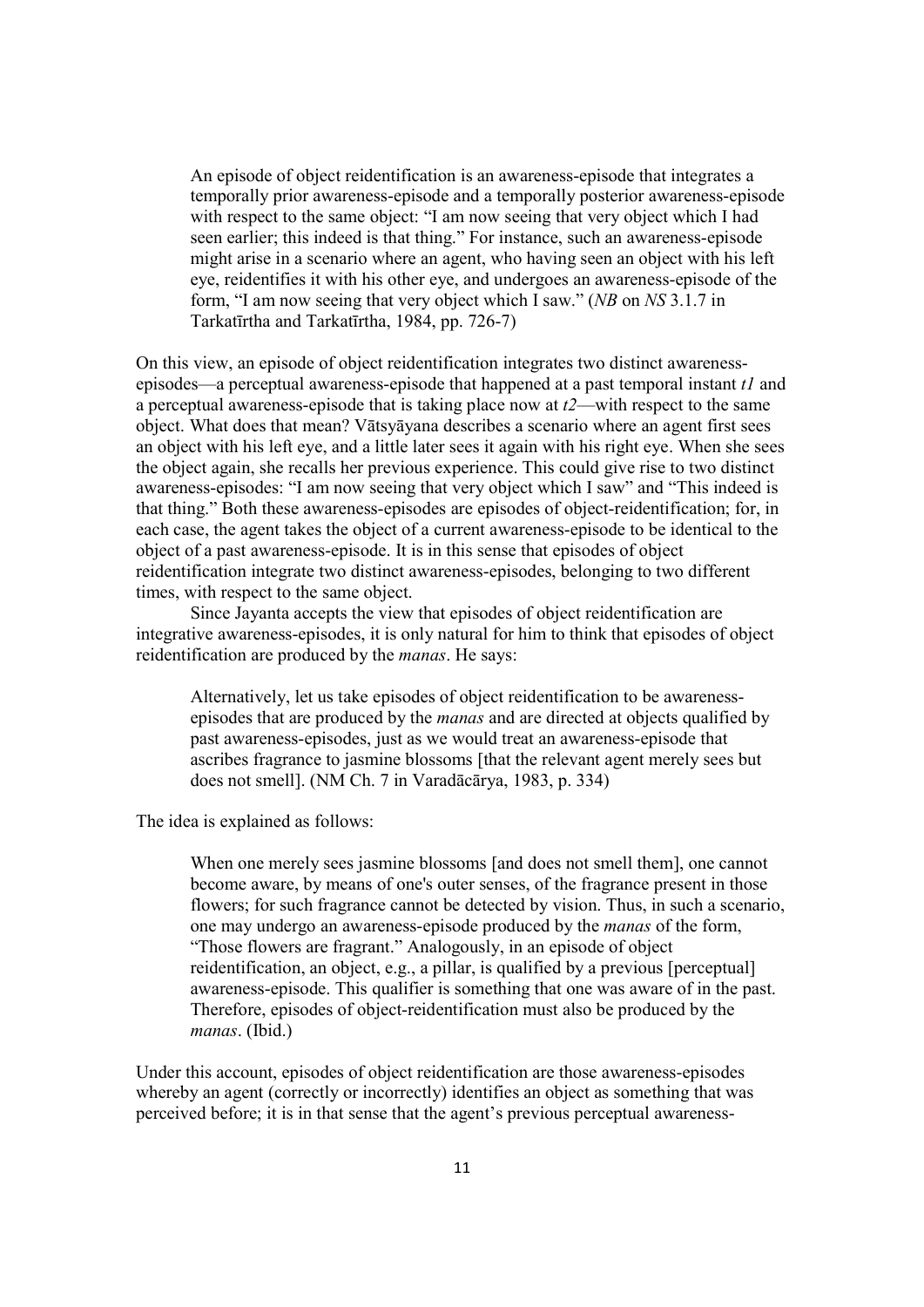episode qualifies the object. Jayanta's story is this. When an agent undergoes an amodal awareness of jasmines as fragrant, the manas integrates the content of a current visual awareness-episode (i.e., of the jasmines) with the content of a previous perceptual awareness-episode (i.e., her olfactory awareness of the fragrance of jasmines). Thus, it helps the agent ascribe to the currently perceived jasmines the fragrance that she has smelled in previously perceived jasmines but doesn't smell now. In the same manner, in episodes of object reidentification, the manas integrates the content of a current perceptual awareness-episode (i.e., of some object before her) with the content of a previous introspective awareness-episode (i.e., of a previous perceptual awareness of the same object) in cases of object reidentification (Ibid., p. 335). Thus, the manas helps the agent ascribe to a currently perceived object a property that the agent cannot currently introspect, namely the property of being perceived at some other time.

### D. Resolving the Sceptical Challenge

This account of object reidentification resolves the challenge posed by the Buddhists. The Buddhists thought that an agent could not gain perceptual knowledge through episodes of object reidentification, because such awareness-episodes carry information about the past condition of a currently perceived object, and an agent's outer sense-faculties could not be in contact with the past condition of an object.

Jayanta is able to resolve this problem by appealing to the manas. Like all other Naiyāyikas, he accepts the commonsense assumption that objects do persist through time (for references to Nyāya arguments for this assumption, see footnote 2). So, on his view, it is possible for an agent to *correctly* identify an object before her as one that she has perceived before. Like all other Naiyāyikas, Jayanta wants to go further: he wants to say that in some (if not all) such cases, these episodes of object reidentification constitute (or yield) knowledge. Like Vācaspati, Jayanta takes such knowledge to be perceptual, and rejects the assumption we called PERCEPTUAL INACCESSIBILITY, i.e., the principle that an agent cannot know by perception alone that an object was previously in a certain condition. However, unlike Vācaspati, he does not think that the kind of perceptual knowledge that episodes of object reidentification constitute (or yield) is generated by the outer sense-faculties. This kind of perceptual knowledge, for Jayanta, is produced by the inner sense or the manas. Jayanta can grant the Buddhist assumption that an agent's outer sense-faculties cannot be in contact with the past condition of an object, and therefore cannot produce knowledge about the past condition of an object. But since the manas is not domain-specific like the outer senses, it can access the past condition of an object through memory, and therefore can produce knowledge about the past condition of that object. That is why PERCEPTUAL INACCESSIBILITY is false.

Here, in a nutshell, is Jayanta's account of how episodes of object reidentification constitute (or yield) knowledge. For Jayanta, one function of the manas is to integrate certain pieces of information stored in an agent's memory with information received from perception. Suppose we grant the commonsense assumption that objects persist through time. Now, when an agent perceives an object, the *manas* as a capacity of attention does two things: first, it registers some properties of the perceived object, and then uses them to retrieve information about similar objects that the agent may have perceived before. So, if the manas functions properly, the agent should be able to recall previous perceptual experiences where she may have encountered the same object that she sees. As a result,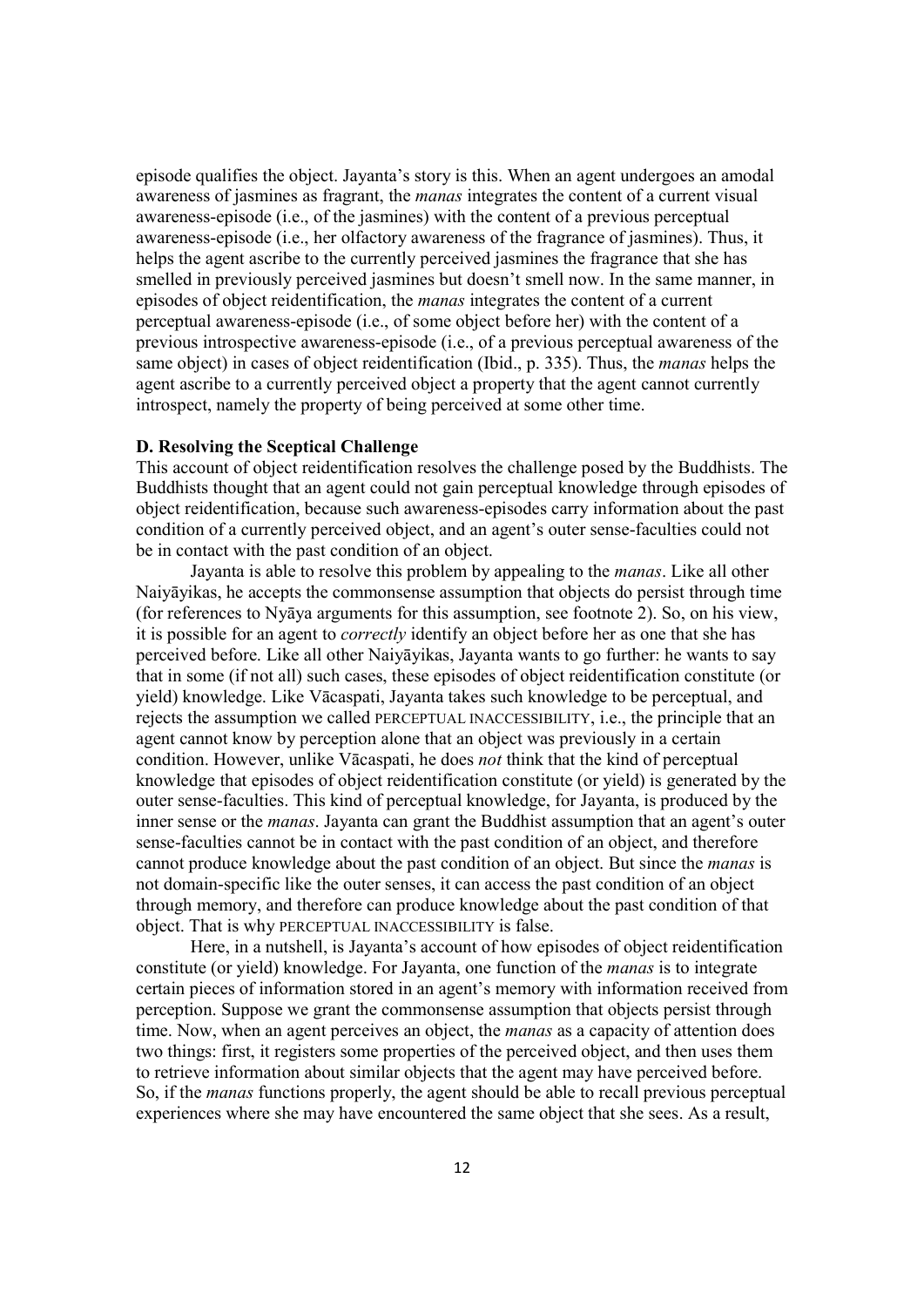the agent would undergo correct and reliably formed integrative awareness-episodes of the form, "This is that!" Thus, an agent can knowledgeably reidentify previously perceived objects.

 This raises a worry. Even though Nyāya epistemologists may have subtle arguments for the claim that objects persist through time, a philosophically unsophisticated agent may not be able to formulate such arguments, and thus may fail to rule out the Buddhist view that all objects are momentary, i.e., lack temporal extension. Even if such an agent correctly judges that an object that she currently perceives is identical to a previously perceived object, her judgement will be based on insufficient evidence, and therefore will not constitute (or yield) knowledge.

This worry is unfounded. For Jayanta, the kind of knowledge that the *manas* produces through episodes of object reidentification is perceptual, and therefore just as immediate as the kind of knowledge that we acquire from the outer senses. We certainly do not have to antecedently refute idealism in order to gain perceptual knowledge about the external world. Similarly, we do not have to antecedently refute the Buddhist theory of momentariness in order to gain knowledge on the basis of episodes of object reidentification.

However, it may be possible to resurrect REIDENTIFICATION SCEPTICISM in a different way. The sceptic could point out that for any scenario in which an agent successfully reidentifies an object, we could construct a phenomenally indistinguishable scenario where she fails to do so. Suppose material objects do persist through time. So, I may look at Una's jumper, and believe correctly that she is wearing the same jumper that she was wearing yesterday. However, it is possible to construct a scenario in which she is wearing another jumper that is perceptually indistinguishable from the one that she wore yesterday. In such a scenario, if I believe that Una is wearing the same jumper that she was wearing yesterday, I will be wrong. Call the first scenario the good case of object reidentification, and the second the bad case. Assuming that an agent's evidence only entails truths, my evidence in the bad case of object reidentification should not rule out the possibility that the jumper I see now is distinct from the one I saw earlier. Moreover, one could argue that since the good and bad cases of object reidentification are phenomenally indistinguishable to me, then my evidence in the two cases must be the same. But, then, my evidence in the good case cannot rule out the possibility that the jumper I see now is distinct from the one I saw earlier. One might conclude from this that even in the good case, I am not in a position know that I see the same jumper that I saw earlier.

This sceptical argument is not the earlier Buddhist argument for REIDENTIFICATION SCEPTICISM; it is just a version of the old sceptical argument from error. A similar argument should yield the conclusion that we cannot gain perceptual knowledge about the external world. For any proposition about the external world that we may claim to know perceptually, it is possible to construct a phenomenally indistinguishable scenario where we are not in a position to know that claim. Suppose, under normal lighting conditions, I am looking at a red wall, and know that the wall is red. Now, we can construct a phenomenally indistinguishable scenario, where I am only looking at a white wall lit up with trick red lighting but falsely believe that the wall is red. Call the first scenario the good case of perception, and the second the bad case of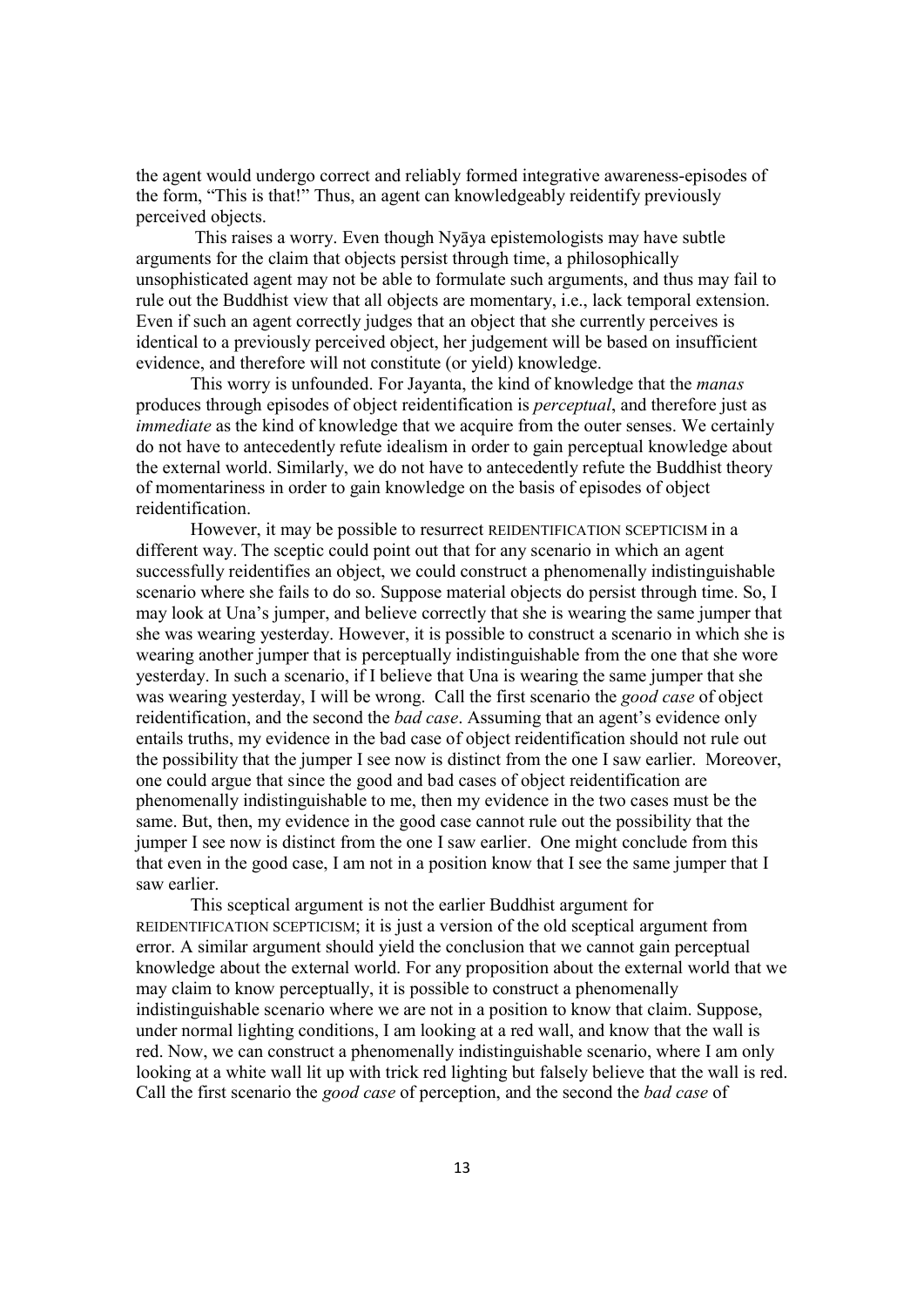perception. An argument like the one given above would have us conclude that I am not in a position to know in the good case that the wall is red.

The same strategies that are available for resisting this second sceptical argument are available to the Naiyāyikas for resisting the new argument for REIDENTIFICATION SCEPTICISM. The argument depends on three assumptions.

FACTIVITY. An agent's evidence only entails truths.

EVIDENTIAL INTERNALISM. If two scenarios are phenomenally indistinguishable to an agent, then she has the same evidence in the two scenarios.

INFALLIBILISM. For any proposition P, if an agent's evidence does not rule out the possibility that P is false, then she cannot be in a position to know P.

Even if we grant FACTIVITY (which I think we should), the two other assumptions can be rejected. EVIDENTIAL INTERNALISM will be rejected by an evidential externalist, i.e., someone who thinks that our evidence does not depend solely on our phenomenal states (Williamson, 2000, ch. 8). INFALLIBILISM will be rejected by a fallibilist who takes what an agent is in a position to know to depend on factors external to an agent's evidence, e.g., on how well the agent's belief-forming mechanisms are functioning.

Both these strategies are compatible with the general theory of knowledge that Naiyāyikas defend. On this view, as long as the agent's belief-forming mechanisms instantiate certain epistemic virtues (*guṇa*) and are free from certain epistemic defects (*dosa*), the agent will be able to acquire knowledge. In the good case of object reidentification, the *manas* functions virtuously: it integrates the object  $x$  of a current perceptual experience with the object  $y$  of recollective awareness, such that  $x$  is in fact identical to y. Moreover, certain epistemic defects are also absent: since conditions are normal (e.g., there is no trick lighting or perceptually indistinguishable but distinct jumper lying around), the manas's capacity to detect any possible difference between the two objects of awareness is not compromised. By contrast, in the bad case of object reidentification, the jumper I now see is not the jumper I saw before, and due to the perceptual indistinguishability of the two, my manas is not able to register the difference between the two jumpers. Thus, in the good case of object reidentification, the *manas* as a capacity for attention exemplifies certain epistemic virtues that are absent from the bad case and lacks certain epistemic defects that are present in the bad case.

Using this account of knowledge, the Naiyāyikas could reject either EVIDENTIAL INTERNALISM or INFALLIBILISM. They could say that the presence of epistemic virtues and the absence of epistemic defects in the good case of object reidentification help me end up with conclusive evidence that the jumper I see now is the same as the jumper I saw earlier. So EVIDENTIAL INTERNALISM is false. Or they could say that despite having the same evidence in the good and the bad cases, the presence of epistemic virtues and the absence of epistemic defects in the good case put me in a position to know that the jumper I see now is the same as the one I saw before. So, INFALLIBILISM fails.

#### IV. CONCLUSION

Let us take stock. In Section I, I outlined a Buddhist challenge against the claim that we can knowledgeably reidentify previously observed objects. In Sections II and III, I discussed two distinct Nyāya responses to this argument. The first response, offered by Vācaspati Miśra, is that the outer senses can help us knowledgeably reidentify objects. The second response, which is offered by Jayanta Bhatta, attributes this function to the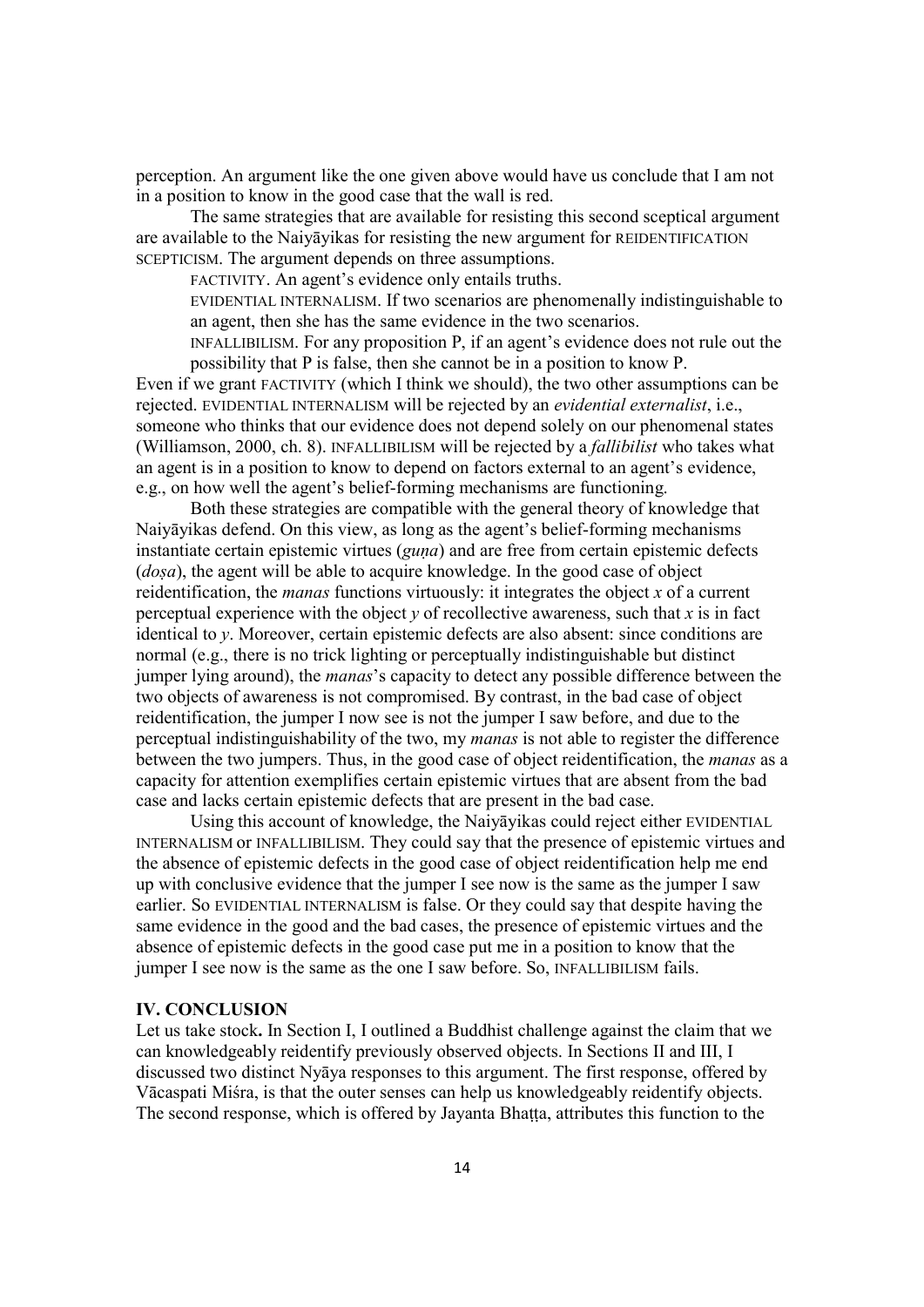manas. On this view, the manas as a capacity of attention serves as a mechanism for integration (pratisandhāna): it can help the agent integrate the contents of current perceptual awareness with the contents of recollective awareness, and can thereby help her successfully reidentify previously experienced objects. This second proposal, I have claimed, does constitute an adequate response to the Buddhist challenge.

# ACKNOWLEDGEMENTS

Thanks to Amit Chaturvedi, Jonardon Ganeri, Shalini Sinha, Alex Watson, and audiences at the NYU Abu Dhabi Virtues of Attention workshop and the 2018 AAS-in-Asia conference for comments on earlier drafts of this paper.

# References

### A. Sanskrit Sources

Krishnamacharya, E. (ed.) (1984). Tattvasaṅgraha of Śāntarakṣita: With the Commentary of Kamalaśīla. Volumes I and II. Baroda: Oriental Institute.

Samkrtyāyana, R. (ed.) (1953). Pramānavārtikabhāsyam: Vārtikālaṅkārah. Patna: K.P Jayaswal Research Institute.

Tarkatīrtha, T., and Tarkatīrtha, A. (eds.) (1985). Nyāyadarśanam: With Vātsyāyana's Bhāṣya, Uddyotkara's Vārttika, Vācaspati Miśra's Tātparyaṭīkā & Viśvanātha's Vṛtti. New Delhi: Munshiram Manoharlal.

Varadācārya, K. S. (ed.) (1983). Nyāyamañjarī with the Commentary Nyāyasaurabha by the Editor. Volume 2. Mysore: Oriental Research Institute, University of Mysore. (Abbreviated as NM II).

# B. English Sources

Broadbent, D. E. (1958). Perception and Communication. New York: Pergamon Press.

Chakrabarti, A. (1992). I Touch What I saw. Philosophy and Phenomenological Research 52 (1), 103-116.

Chakrabarti, A. (2005). Manas: In Defence of the Inner Self. In Ramakrishna, K. Rao & Bhatt Marwaha, S. (eds.) Towards a Spiritual Psychology: Essays in Indian Psychology. Samvad India Foundation/Aditya Prakashan.

Chakrabarti, K. K. (1999). Classical Indian Philosophy of Mind: The Nyāya Dualist Tradition. Albany, NY: SUNY Press.

Chalmers, D. (2003). The Content and Epistemology of Phenomenal Belief. In Smith, Q. & Jokic, A. (eds.), Consciousness: New Philosophical Essays. Oxford: Oxford University Press.

Dreyfus, G. B. J. (1997). Recognizing Reality Dharmakīrti's Philosophy and its Tibetan Interpretations. Albany, NY: State University of New York Press.

Dunne, J. (2004). The Foundations of Dharmakīrti's Philosophy. Boston: Wisdom Publications.

Ganeri, J. (2000). Cross-Modality and the Self. Philosophy and Phenomenological Research 61 (3), 639-658.

Ganeri, J. (2012). The Self: Naturalism, Consciousness, and the First-Person Stance. Oxford: Oxford University Press.